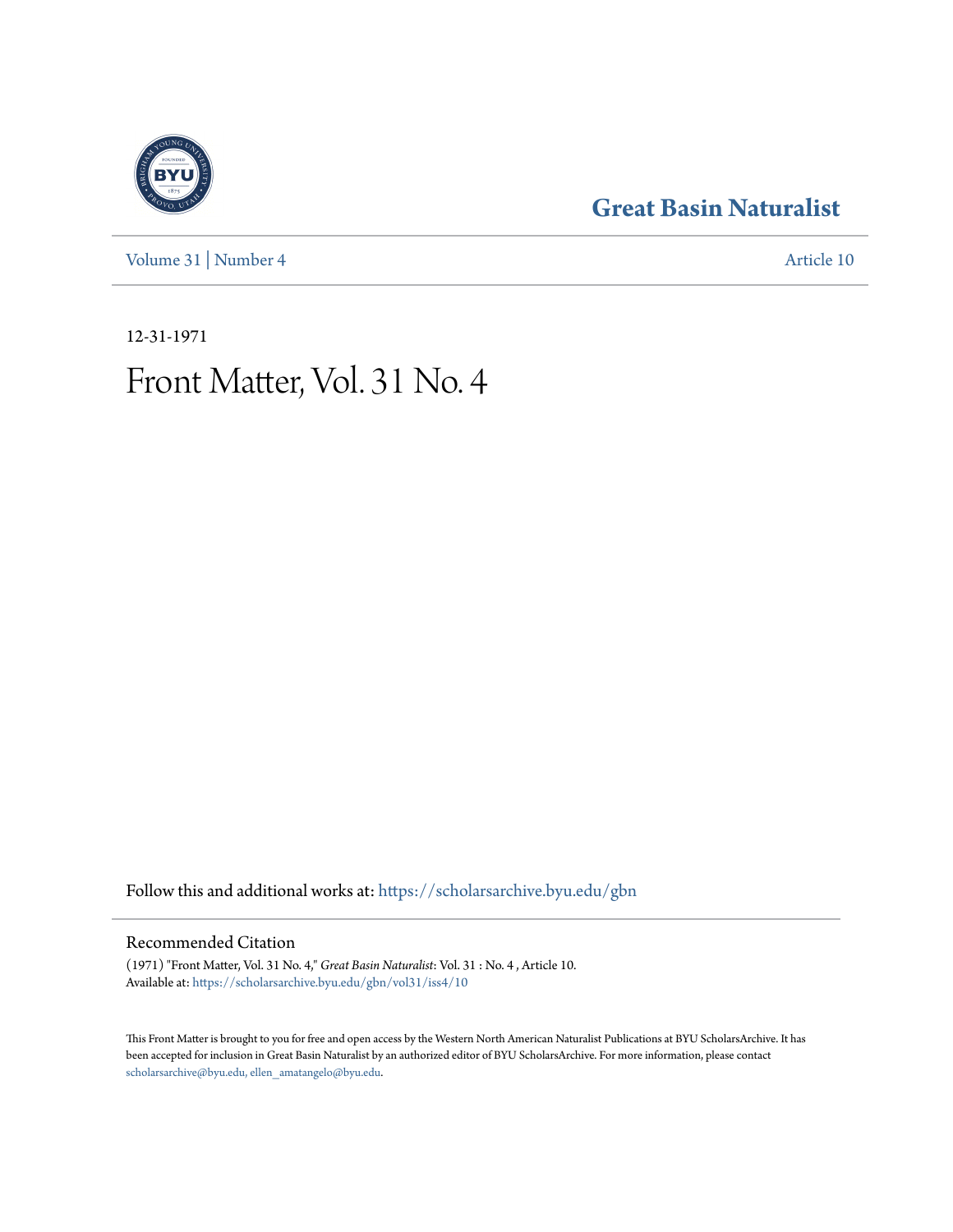

MUS. COMP. ZOOL: I IRRARY

Volume 31, No. 4 December 31, 1971

MAY 191972

HARVARD **UNIVERSITY** 

The

# **Great Basin** naunan 137



PUBLISHED BY **BRIGHAM YOUNG UNIVERSITY**